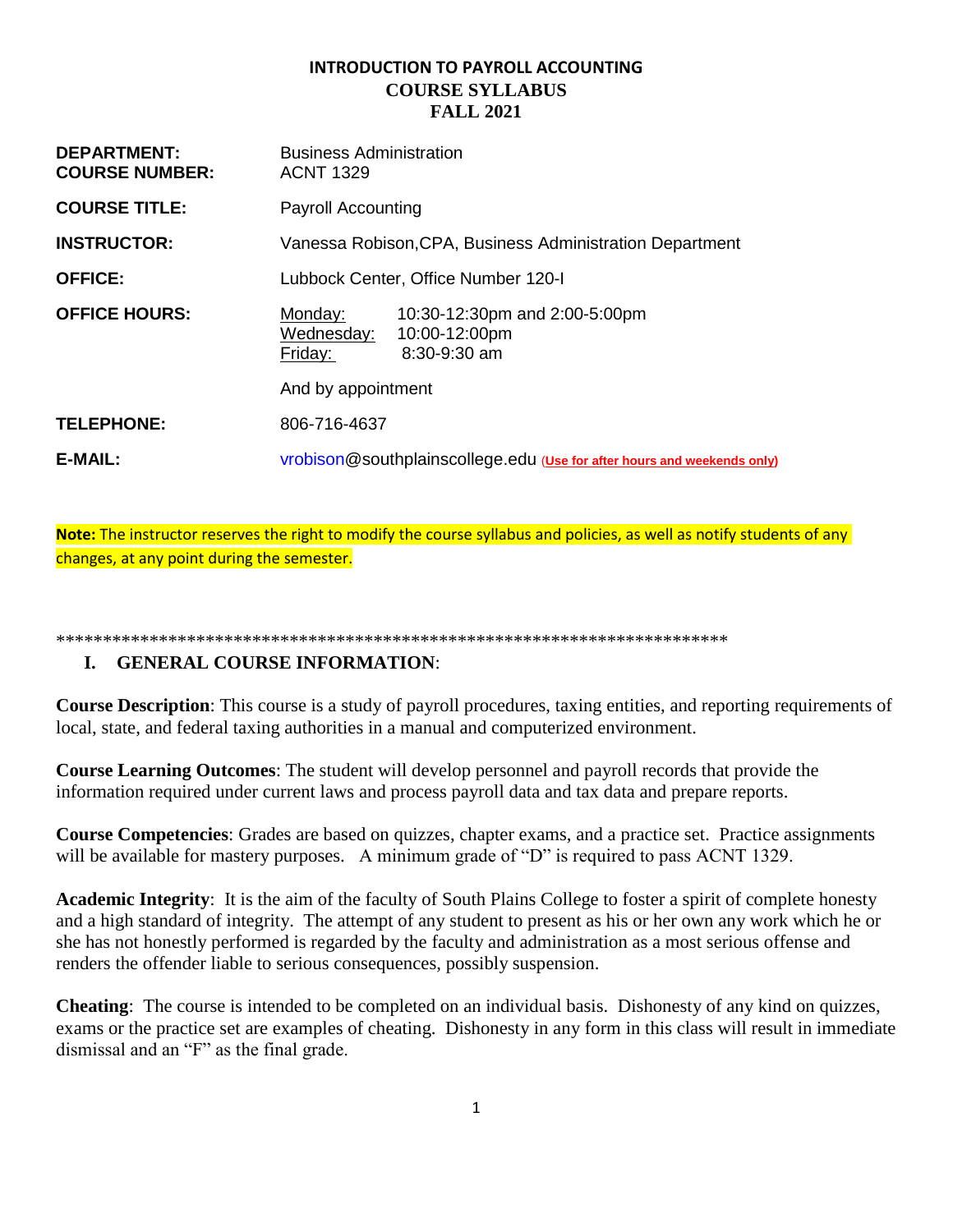**SCANS and Foundation Skills**: The Secretary's Commission on Achieving Necessary Skills (SCANS) was appointed by the Secretary of Labor to determine the skills that young people need to succeed in the world of work. The purpose is to encourage a high-performance economy characterized by high-skill, high-wage employment. Eleven skill areas were identified by the Commission. The Foundation Skills involve reading, writing, and mathematics. The other eight areas refer to workplace skills, such as working with clients and coworkers. POFT 2312 identifies the following:

Foundation Skills: 1, 2, 3, 4, 5, 6, 7, 8, 9, 10, 11, 12, 13, 14, 15, 16, 17 Workplace Skills: 1, 2, 3, 5, 6, 7, 15, 16, 19

**Verification of Workplace Competencies**: This course will provide practical experience involving payroll procedures, taxing entities, and reporting requirements of local, state, and federal taxing authorities in a manual and computerized environment. This course assimilates information/skills from other courses in the Accounting Associate program, which includes a capstone experience.

# **II. Textbook/Course Access Requirements**

*Special Note: If you have been charged for "TextBook" in your tuition from other courses, you will not need to purchase a separate Cengage Unlimited Card for this course. I will be posting instructions in Blackboard on how to access the course.*

Textbook and other materials: CENGAGE UNLIMITED REQUIRED (if you have other courses that use Cengage Unlimited, you do not have to purchase Cengage Unlimited again…one purchase for all courses!)

See the textbook and ISBN on next page. This is the book that you access through CENGAGE UNLIMITED if you have not been charged to TextBook in your tution for another class!!!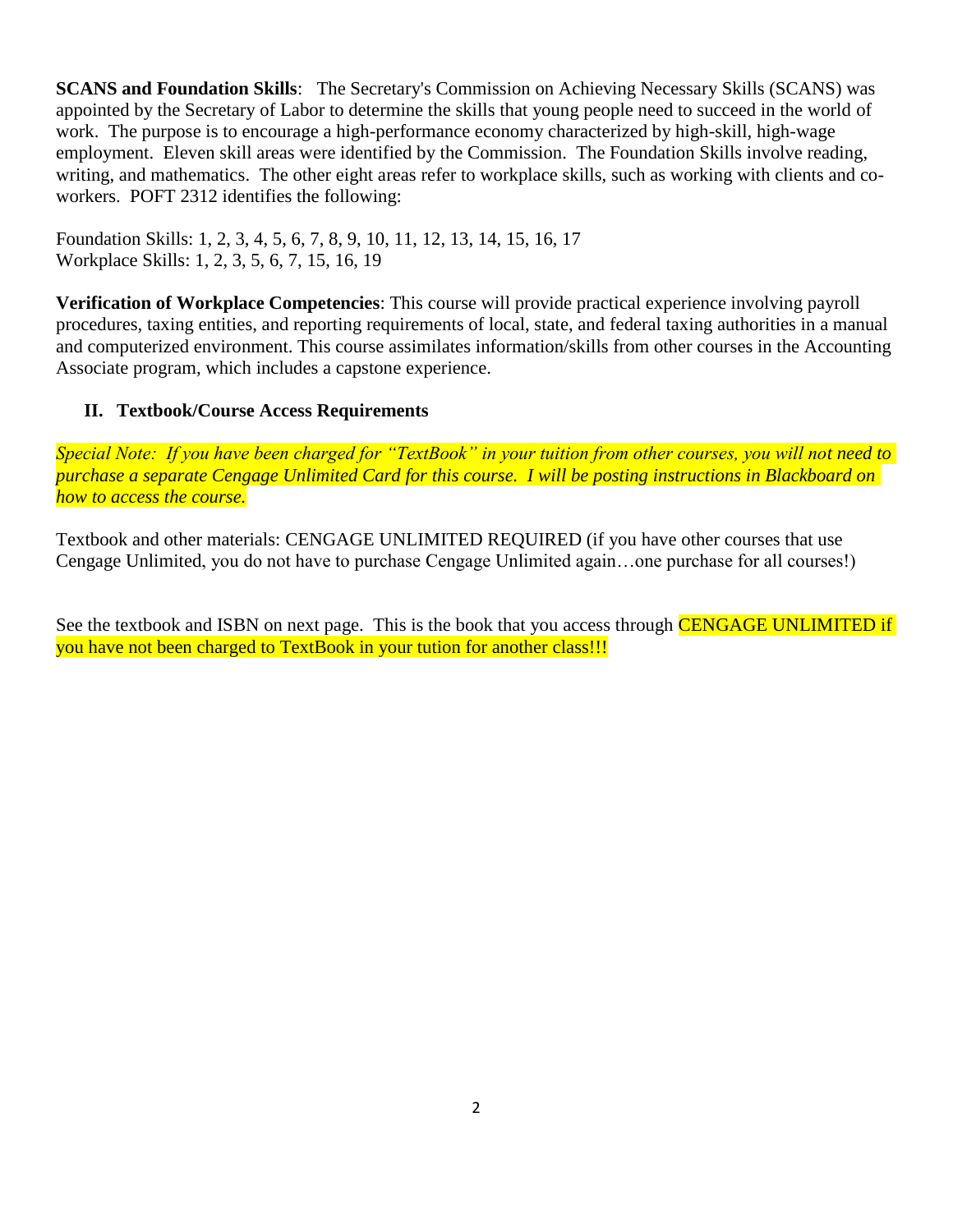# **Payroll Accounting**



**2021**

**New** LOOK INSIDE

MY LIBRARY

by Bernard J. Bieg, Judith A. Toland

**31st Edition | Copyright 2021**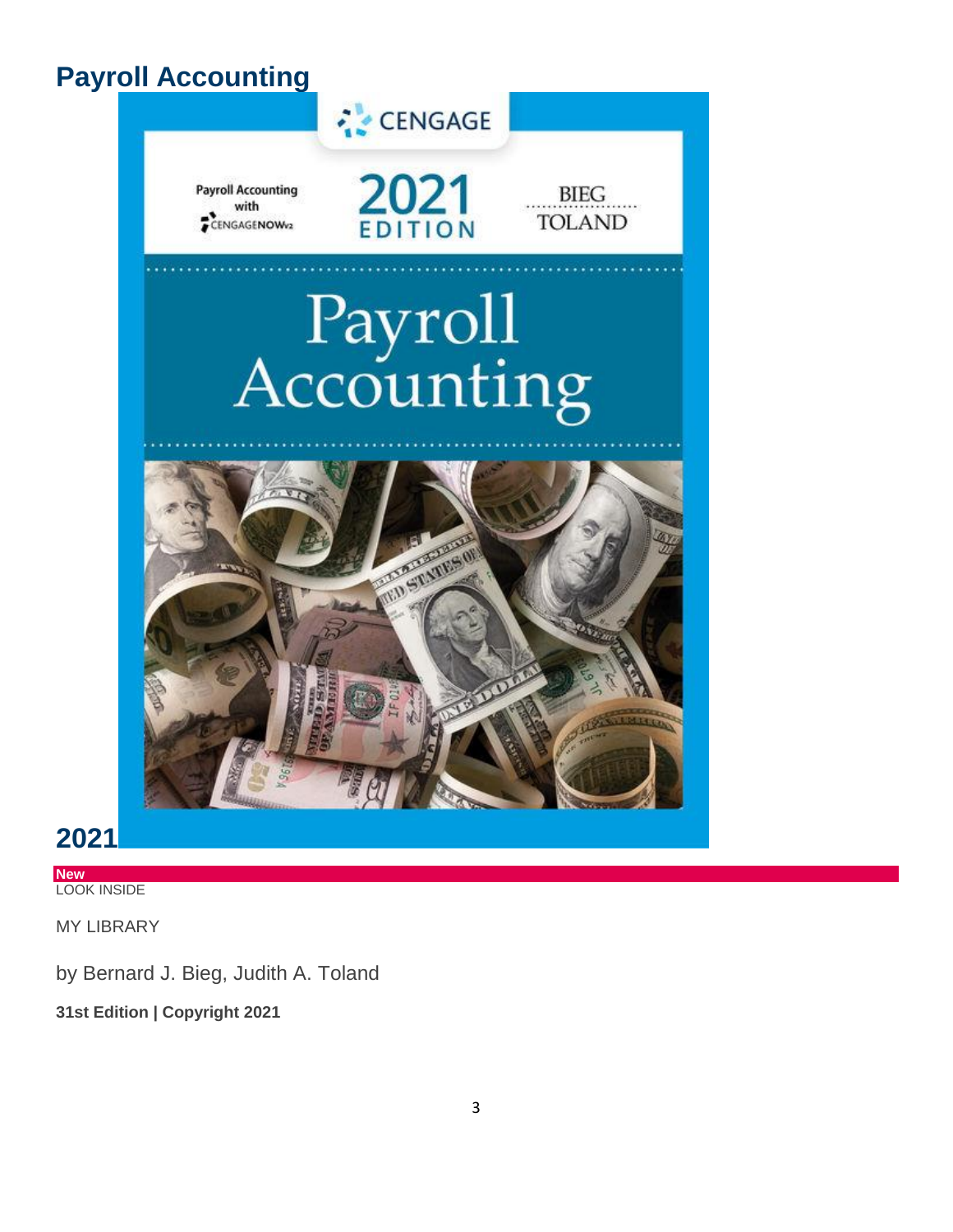You will need to purchase "Cengage Unlimited", either through the bookstore or at Cengage.com. If you have already purchased Cengage Unlimited for another course, you will be able to use your existing Cengage Unlimited account for this course as well. You only need ONE Cengage Unlimited app purchase. You will need a basic calculator for homework assignments, tests, etc.

FOLLOW LINKS IN BLACKBOARD TO LINK YOUR CENGAGE UNLIMITED ACCOUNT TO THE COURSE!

## **III. Grades and Point Allocations:**

The course will be divided into 6 Modules. Each module will contain discussion boards, quizzes, exams and chapter specific "entries" into the continuing payroll project. Your course grade will be based on the following point scale:

| <b>Available Points:</b>                |            |
|-----------------------------------------|------------|
| <b>Introduction on Discussion Board</b> | 16 points  |
| <b>Chapter 1 Discussion Board</b>       | 9 points   |
| Quizzes                                 | 60 points  |
| Exams                                   | 270 points |
| <b>Continuing Payroll Project</b>       | 110 points |
| Total points available for the course   | 465 points |

Grading Scale-

 $A = 416$  to 465 points  $B = 370$  to 415 points  $C = 323$  to 369 points  $D = 277$  to 322 points  $F = 276$  points or less

**IV. COURSE OUTLINE** (Complete outline with due dates will be posted on Blackboard)

- CHAPTER 1 The Need for Payroll and Personnel Records
- CHAPTER 2 Computing Wages and Salaries & Continuing Payroll Project
- CHAPTER 3 Social Security Taxes
- CHAPTER 4 Income Tax Withholding
- CHAPTER 5 Unemployment Compensation Taxes
- CHAPTER 6 Analyzing And Journalizing Payroll Transactions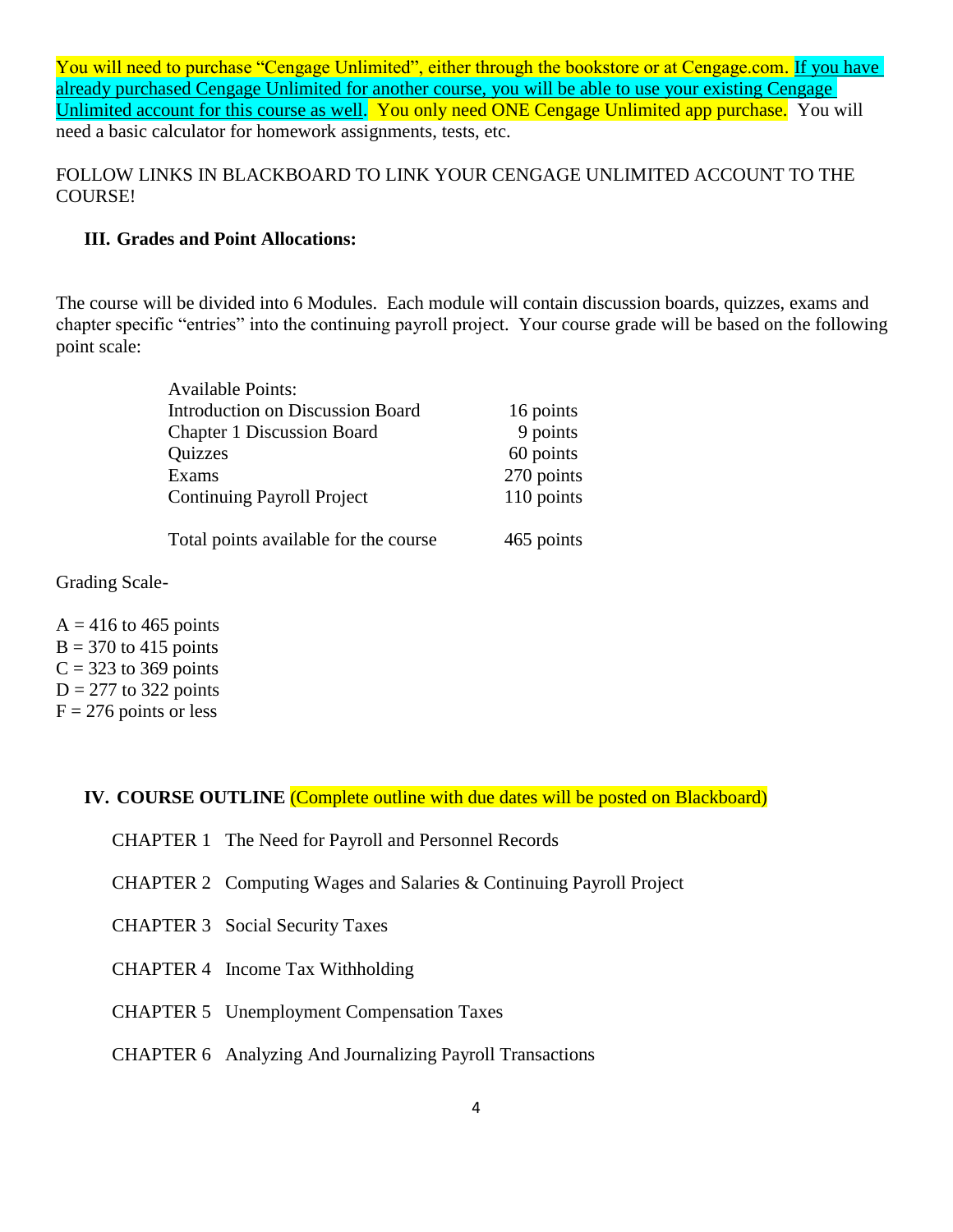**V. Attendance Policy**: You should be logging on to your Blackboard class at least twice a week in order to complete each module in a timely manner.

Students who enroll in a course but have "Never Attended" by the official census date, as reported by the faculty member, will be administratively dropped by the Office of Admissions and Records.

*STUDENTS will be responsible for dropping the class if you are failing the class and do not want an "F" on your transcript. I will not drop anyone from the course because you stop coming or stop logging into Blackboard and complete assignments. A grade will be reported at the end of the semester based on the points that you earn.* 

### **VI. GENERAL SPC POLICIES**

#### **Accommodations and equal opportunity**:

South Plains College strives to accommodate the individual needs of all students in order to enhance their opportunities for success in the context of a comprehensive community college setting. It is the policy of South Plains College to offer all educational and employment opportunities without regard to race, color, national origin, religion, gender, disability or age.

#### **Diversity Statement:**

In this class, the teacher will establish and support an environment that values and nurtures individual and group differences and encourages engagement and interaction. Understanding and respecting multiple experiences and perspectives will serve to challenge and stimulate all of us to learn about others, about the larger world and about ourselves. By promoting diversity and intellectual exchange, we will not only mirror society as it is, but also model society as it should and can be.

#### **Disabilities Statement:**

Students with disabilities, including but not limited to physical, psychiatric, or learning disabilities, who wish to request accommodations in this class should notify the Disability Services Office early in the semester so that the appropriate arrangements may be made. In accordance with federal law, a student requesting accommodations must provide acceptable documentation of his/her disability to the Disability Services Office. For more information, call or visit the Disability Services Office at Levelland (Student Health & Wellness Office) 806-716-2577, Reese Center (Building 8) 806-716-4675, or Plainview Center (Main Office) 806-716-4302 or 806-296-9611.

#### **Non-Discrimination Statement:**

South Plains College does not discriminate on the basis of race, color, national origin, sex, disability or age in its programs and activities. The following person has been designated to handle inquiries regarding the non-discrimination policies: Vice President for Student Affairs, South Plains College, 1401 College Avenue, Box 5, Levelland, TX 79336. Phone number 806-716-2360.

#### **Title IX Pregnancy Accommodations Statement:**

If you are pregnant, or have given birth within six months, Under Title IX you have a right to reasonable accommodations to help continue your education. To **[activate](http://www.southplainscollege.edu/employees/manualshandbooks/facultyhandbook/sec4.php)** accommodations you must submit a Title IX pregnancy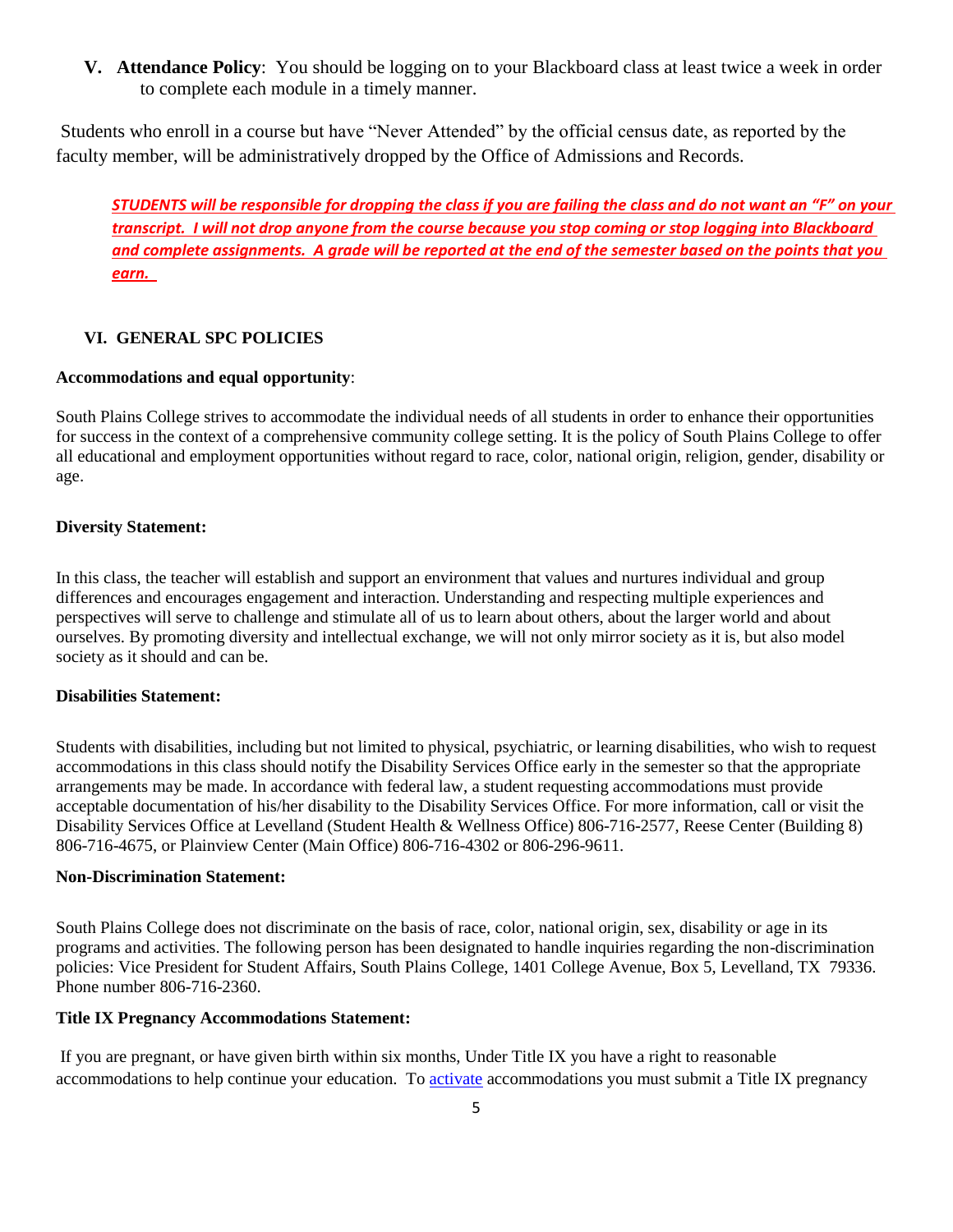accommodations request, along with specific medical documentation, to the Director of Health and Wellness. Once approved, notification will be sent to the student and instructors. It is the student's responsibility to work with the instructor to arrange accommodations. Contact the Director of Health and Wellness at 806-716-2362 or [email](http://www.southplainscollege.edu/employees/manualshandbooks/facultyhandbook/sec4.php) [cgilster@southplainscollege.edu](mailto:cgilster@southplainscollege.edu) for assistance.

# **Campus Concealed Carry**:

Texas Senate Bill - 11 (Government Code 411.2031, et al.) authorizes the carrying of a concealed handgun in South Plains College buildings only by persons who have been issued and are in possession of a Texas License to Carry a Handgun. Qualified law enforcement officers or those who are otherwise authorized to carry a concealed handgun in the State of Texas are also permitted to do so. Pursuant to Penal Code (PC) 46.035 and South Plains College policy, license holders may not carry a concealed handgun in restricted locations. For a list of locations and Frequently Asked Questions, please refer to the Campus Carry page at: <http://www.southplainscollege.edu/campuscarry.php>

Pursuant to PC 46.035, the open carrying of handguns is prohibited on all South Plains College campuses. Report violations to the College Police Department at 806-716-2396 or 9-1-1.

### **SPC Tutors**

Tutoring is FREE for all currently enrolled students. Make an appointment or drop-in for help at any SPC location or online! Visit the link below to learn more about how to book an appointment, view the tutoring schedule, get to know the tutors, and view tutoring locations.

#### <http://www.southplainscollege.edu/exploreprograms/artsandsciences/teacheredtutoring.php>

#### **Tutor.com**

You also have 180 FREE minutes of tutoring with tutor.com each week, and your hours reset every Monday morning. Log into Blackboard, click on the tutor.com link on the left-hand tool bar and grab a session with a tutor. You can access tutor.com tutors during the following times:

Monday – Thursday: 8pm-8am

6pm Friday – 8am Monday morning

If you are experiencing any of the following symptoms please do not attend class and either seek medical attention or get tested for COVID-19.

- Cough, shortness of breath, difficulty breathing
- Fever or chills
- Muscles or body aches
- Vomiting or diarrhea
- New loss of taste and smell

Please also notify DeEtte Edens, BSN, RN, Associate Director of Health & Wellness, at [dedens@southplainscollege.edu](mailto:dedens@southplainscollege.edu) or 806-716-2376.

#### **ELECTRONIC ASSIGNMENTS:**